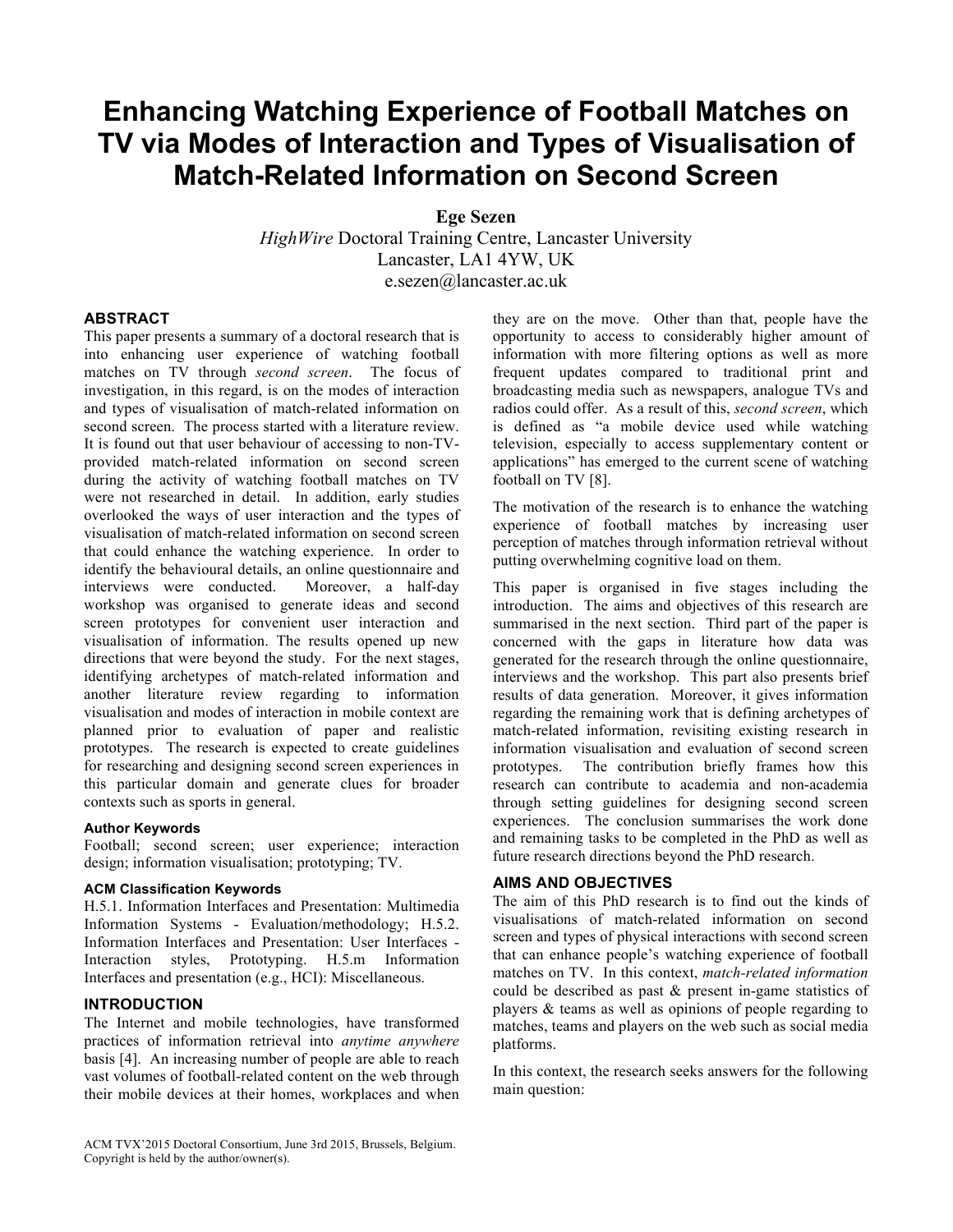*How can user experience of watching football matches on TV be enhanced by user access to match-related information on second screen?* 

 The questions below set the scope of the main research question:

 *1) Which modes of user interaction with second screen for accessing match-related information enhance the user experience of watching football matches on TV? 2) What kinds of visualisation of match-related information on second screen enhance the user experience of watching football matches on TV in specific time periods of watching activity?* 

 *3) For which time periods of watching activity and types of information do certain modes of interaction and types of visualisation enhance the experience?* 

 The objectives that were addressed in my PhD research have been the following:

have been the following:<br>1) Review of existing work regarding people's consumption of football and information visualisation in mobile context.

 2) Identification of people's behaviour in terms of accessing match-related information.

 3) Description of different types of second screen users (personas) based on their preferences on types of match- related information and defining ideal second screen experiences of each persona.

 experiences of each persona. 4) Understanding how different modes of interaction and types of visualisation of match-related information on second screen affect the watching experience.

 5) Creation of design guidelines for interactions and visualisations of match-related information on second screen that will augment the watching experience of football matches on TV.

#### **RESEARCH DESIGN**

 The following methods were aimed for identifying gaps and generating data in my PhD study: Literature review, online questionnaire, interviews and prototype evaluation.

#### **Literature Review**

 The literature review initially aimed to identify the factors that shape the consumption of football. Fandom was considered as one of key elements in this regard. Therefore, the origins and levels of football fandom as well as how individuals practice it were summarised. Secondly, changes in economics of the game were stated. Then, effects of economical changes in football on audience's spatial experiences of football consumption such as the rise of pubs as alternative venues for spectating matches were looked into. looked into.<br>Media of football consumption was another important topic

 in the review. Analogue TV, Internet and new media were explained how individuals consume football on them as well as how their experience differed on each of them.  Subsequently, the emergence of second screen and how it contributed to people's TV watching experience were covered. The coverage on second screen has indicated two important findings: First one was the advantage of second screen over traditional remote control and iTVs in terms of usability [2]. The other was second screen's role on enriching watching experiences of sports events on TV by providing viewer content-related information and opportunity to socialise with others [4, 5, 9].

 The evaluation of few existing web and mobile applications was the next point of review. By referring to the principles of information visualisation, visual communication design and user reviews, five live coverage apps were analysed with regards to types of football-related information, the levels of personalisation and the ways of visualisations of information they offer. However, user reviews were not clear whether users reviewed them in the context of second screen. On top of that, without user testing, the analysis of the apps was not sufficient enough.

 Although previous research summarised how people regarding people's behaviour of accessing and interacting with football-related information on second screen. Specifically, there has not been enough work that investigated the types of match-related information that viewers seek on second screen and how this activity contributed to their experience. Moreover, time, reasons and frequency of engaging in seeking match-related information on second screen whilst watching football matches on TV were not analysed thoroughly before. Furthermore, the literature did not inform us regarding the convenient modes of interaction and types of visualisation of match-related information that could enrich second screen experience of watching football matches on TV visualising information on mobile devices as well as visualising sports data for experts [1, 3, 10]. generally benefitted from second screen, they lacked details although plenty of work produced general guidelines in

#### **Online Questionnaire & Interviews**

 Due to its practical advantages [6, 7], an online questionnaire was conducted to gain insight regarding whether, how, when, why, how often people seek non- act of watching football matches on TV. The other aim of the questionnaire was to understand how this sort of activity augmented people's watching experiences of football matches on TV. 70 people around the world participated to the study. The questionnaire was open for a month. It has accommodated a variety of questions: A trichotomous question, four multiple-choice questions that allowed participants to choose more than one answer, one multiple- choice question that restricted them to select only one reply, broadcast-provided match-related information during their one semantic differential scale and two open-ended questions.

 In order to probe deeper in this regard, semi-structured interviews were conducted with 12 participants. The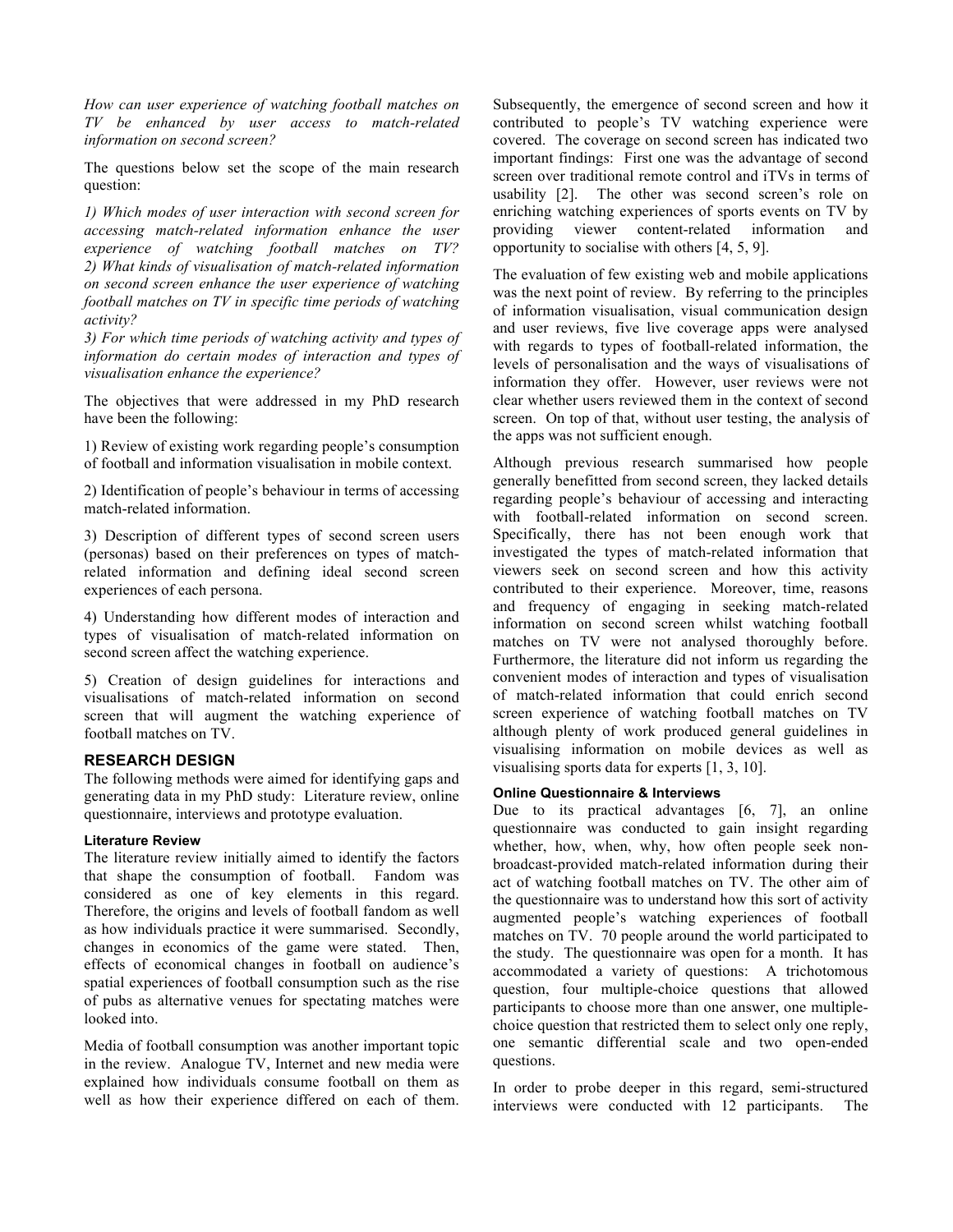interviews were performed in-person with 6 people, via phone with one person and email with 5 people. During interviews, each participant was asked 13 questions. The interview questions held many similarities with the questions that were asked in online questionnaire; however, unlike the questionnaire, all interview questions were openended.

 ended. The compiled data out of the questionnaire and interviews produced the first academic publication [12]. The respondents (46%) declared that they looked for match- related information on additional media whilst they were watching football matches on TV. Secondly, it indicated that people, who were among 46%, mainly utilised apps on their smartphones and laptops to look for more than one kind of match-related information (4 on average) during the pauses in games. A considerable number of participants of screen increased their perception of matches. Some indicated that second screen was a means to socialise with others. Three different needs were stated by interviewees in terms of their ideal second screen experiences: Tailored social media feeds, various stats, all-in-one (social media feed, stats and replays). questionnaire highlighted that significant percentage of the questionnaire and interviews commented that second

#### **Workshop**

 To explore potential solutions that could enhance user experience of watching football matches on TV via second screen, a half-day workshop was organised. 6 people participated. Four of them were students (2 PhD, 1 undergraduate, 1 masters level) and the other two were a research technologist in BBC and a senior academic. Their background related to interactive TV, interaction design and football were unknown. Before the start of sessions, they were given a short introduction regarding second screen. The workshop was held in three sessions. First and second were dedicated to ideation and last one was for prototyping. Time allocation for group work was 20 minutes for ideation and 40 minutes for prototyping. After each session, each of them was given 5 minutes to present their work.

 them was given 5 minutes to present their work. At each session, each group was given a specific brief that included a user persona and a certain type of match-related information. For ideation sessions, they were expected to create scenarios that had the following features: A time period of second screen interaction, a type of interaction and visualisation of match-related information. First group focused on 'Stats Lover' who is mainly interested in checking match-related statistical information on second screen while watching football matches on TV. Second group's persona was 'Social Media Follower' who is mainly interested in checking match-related information (comments of other people and news) via social media on second screen during the activity of watching.

 The assigned personas were fixed to groups for the whole workshop. The personas were defined based on the ideal second screen experiences described by people on  interviews in the previous section. Time of watching matches on TV included periods of 'just before kick-off', 'during match' and 'just after final whistle'. The time periods were specified based on moments of 'in-play' and 'off-play'.

 In the first and second session they worked on their respective briefs with a slight change in social settings. For the briefs at the first stage, the social setting was 'alone at home' whereas it was 'With friends at pub' for the briefs at the second stage. Two different social setting were applied because it was a point of concern whether altering social environment would result in different propositions. In fact, both groups claimed that people might have fewer tendencies to use second screen while they were with their friends at pub. Some interesting suggestions at the end of ideations were as follows: First one was display of instant information about a player on second screen after taking a snapshot of him on TV via camera of the mobile device. The other was augmented player jerseys that send second screens statistics of players such as fatigue.

 For the last brief, participants were asked to create second personas they were assigned in previous sessions. The summary of results could be as follows: A modular tablet interface where people could check comments that were connected to a certain type of statistics, a second screen application that brings random match-related information when second screen is shaken and a social network feed that allowed users to have filters such as 'home fans', 'away fans', 'followers' and 'friends'. screen prototypes on paper templates based on user

 The workshop briefs seemed to be too open for participants that their focus occasionally diverted the modes of interaction and visualisation of match-related information.

#### **Prototype Evaluation**

 Final phase of data generation will be the evaluation of low and high-fidelity prototypes with users. Low-fidelity prototypes are "limited function, limited interaction …efforts ...constructed for illustrating concepts…" whereas high-fidelity ones are fully interactive products that make users feel as if they operate on a real product [11].

 Modes of interaction and types of match-related information visualisation will be tested separately. For instance, two modes of interaction will be tested comparatively; that is to say, a user will be assigned to complete a task by using only a certain type of interaction e.g. tapping. After that, she will complete a similar task with another mode of interaction such as swiping. This sort of comparative evaluation will take place in two different time settings, 'in-play' and 'off-play'. Thus, a certain interaction mode will be evaluated twice. Visualisations will be evaluated in the same comparative style.

 Data analysis will be performed in qualitative and quantitative basis since participants will be observed, asked open-ended and semantic differential scale questions.